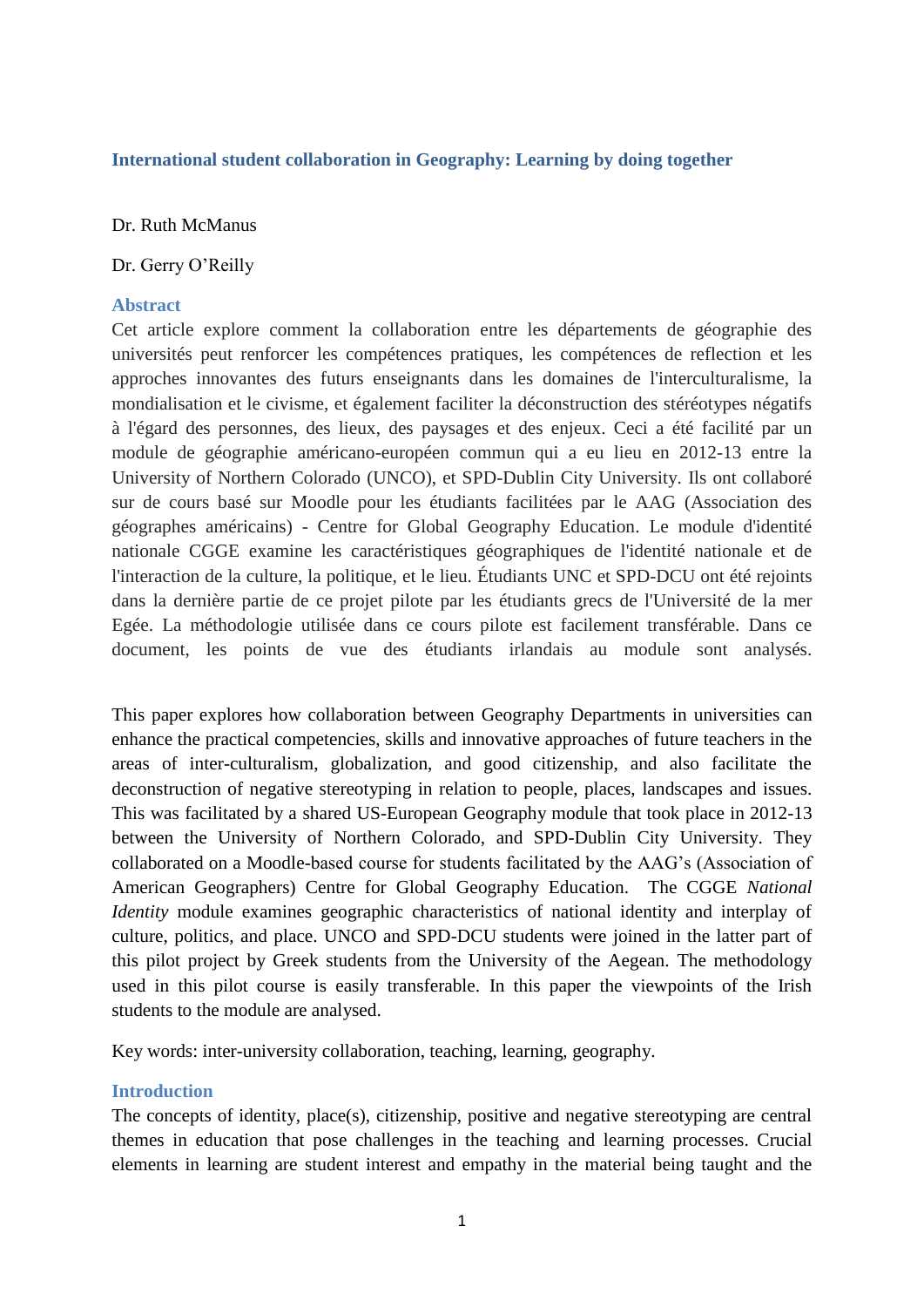supports being used. The current generation of students are now being classified as 'digital natives' that have grown up with all types of digital media at their disposal and to which they have so called natural and instinctive reactions, unlike previous generations. Hence the themes used concerning places and people through the medium of digital media provided the ideal environment for student self and group discovery learning going beyond simplistic 'us and them' categorisations.

This was made possible by a shared Geography module that took place in 2012-13 between the University of Northern Colorado (UNCO), and SPD-Dublin City University who collaborated on a Moodle-based course for students facilitated by the AAG's (Association of American Geographers) Centre for Global Geography Education (http://www.aag.org/cgge). The CGGE *National Identity* module examines geographic characteristics of national identity and interplay of culture, politics, and place. UNCO and SPD-DCU students were joined in the latter part of this pilot project by Greek students from the University of the Aegean. Below the viewpoints of the Irish students are analysed mostly in their own words often reflecting the style, language and approach of communications fostered by the evolving digital media including facebook, twitter and so forth.

## **Theoretical Background: How are people's national identities connected to places?**

As developed by the Centre for Global Geography Education the theoretical background falls into the three categories of conceptual framework, regional case studies and collaborative projects.

*The conceptual framework* introduces students to some of the key concepts, theories, and analytical approaches in geography. This framework provides students with the background they need to think geographically about global issues. The theoretical and thematic aspects are followed by the *regional case studies* illustrating how geographic concepts, methods, and technologies can be used to investigate and solve problems in different places and countries. The case studies feature a variety of "spatial thinking" activities and other resources for teaching students how to analyse issues from a geographic perspective. This is enhanced by *collaborative projects* that use e-learning technologies to connect geography classes in different countries for online learning collaborations and discussions. This CGGE module was developed collaboratively by geographers from different countries (Solem, M., Klein, P., Muñiz-Solari, O., and Ray, W., eds., [http://globalgeography.aag.org\)](http://globalgeography.aag.org/).

# **Work Focus**

- How is nationalism symbolized? The focus here is on Europe.
- How do landscapes represent national identity? The focus here is on Ireland.
- Why are public spaces sometimes contested? The focus here is on the United States.
- How is globalization transforming the borders of national identity?
- Student collaboration: Students collect, compare, and discuss attitudes and data representing national and regional cultural identities.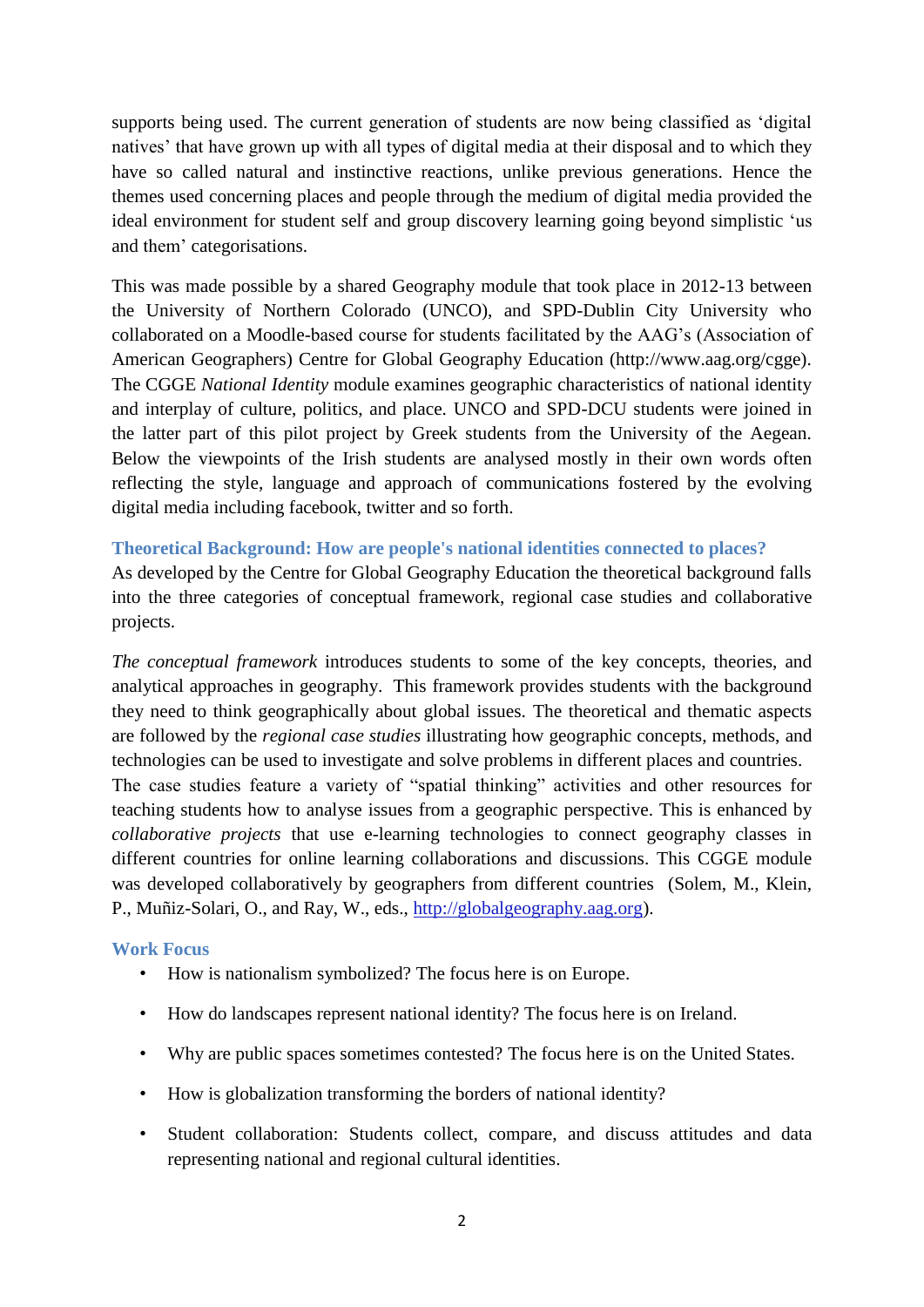#### **Practical arrangements**

The Moodle-based course hosted by the AAG's Centre for Global Geography Education, facilitated the collaboration between the three Universities. Despite practical issues including differences in class sizes, such as 60 Irish and 20 US students, small peer groups were created. Their work was monitored with light touch input from the moderators.

The Irish students were broken down into subgroups and then twinned with their American counterparts. This facilitated inter and intra group learning within both large groups in their home university, and between students in Ireland and the USA. Online forums, common material and prompt questions were central to the teaching and learning process.

#### **National Identity Concepts**

The module examines the geographic characteristics of national identity and the interplay of culture, politics, and place. The conceptual framework introduces some of the theories and ideas used by geographers to analyze national identity, emphasizing concepts such as nationalism, landscape, and public space. Each case study explores a geographic question about migration in the context of a particular region or country. The module's collaborative projects offered opportunities for students to discuss the case studies and engage in geographic learning with students at home and abroad.

#### **How did the students find the teaching and learning experience?**

Roslyn Arnold (2005) posits what makes outstanding teachers and leaders so effective, and suggests that empathetic intelligence may be the answer. "Empathic intelligence is a theory of relatedness. It is relevant to person-centred situations and professional contexts such as teaching and learning. It explains some of the salient skills, abilities and attitudes which underpin effectiveness in these contexts - things such as enthusiasm, expertise, capacity to engage, and empathy itself" (pp. 11-12). In this context Arnold explores empathy as a function of mind, brain and feeling, and its relatedness to narrative and imagination. She emphasizes the social usefulness of empathy and organization, especially in developing cultures of learning. This approach encourages teachers and students to reflect in groups or individually on practice and professional relationships. Empathic intelligence is not the same as emotional intelligence or cognitive intelligence, because it is essentially concerned with the dynamic between thinking and feeling and the ways in which each contributes to the making of meaning. (Arnold, 2005, p. 20)

Keeping Arnold's perspectives in mind, at the end of the module the Irish students were asked to write about their experience of the module in order to evaluate it and explore enhanced collaboration in this project in future years. Based on quotes from their responses, their answers fell largely into the categories of expectations and experience.

Concerning their expectations, recurring collocations the students used were: apprehensive, nervous, daunted, uncertain, excited and intrigued. Attitudes evident in the first four categories were due to the innovative approaches to student based blended learning where the onus to engage was on the students themselves, and to be actively involved and responsible individually, and in group work with their fellow Irish students, but also with their American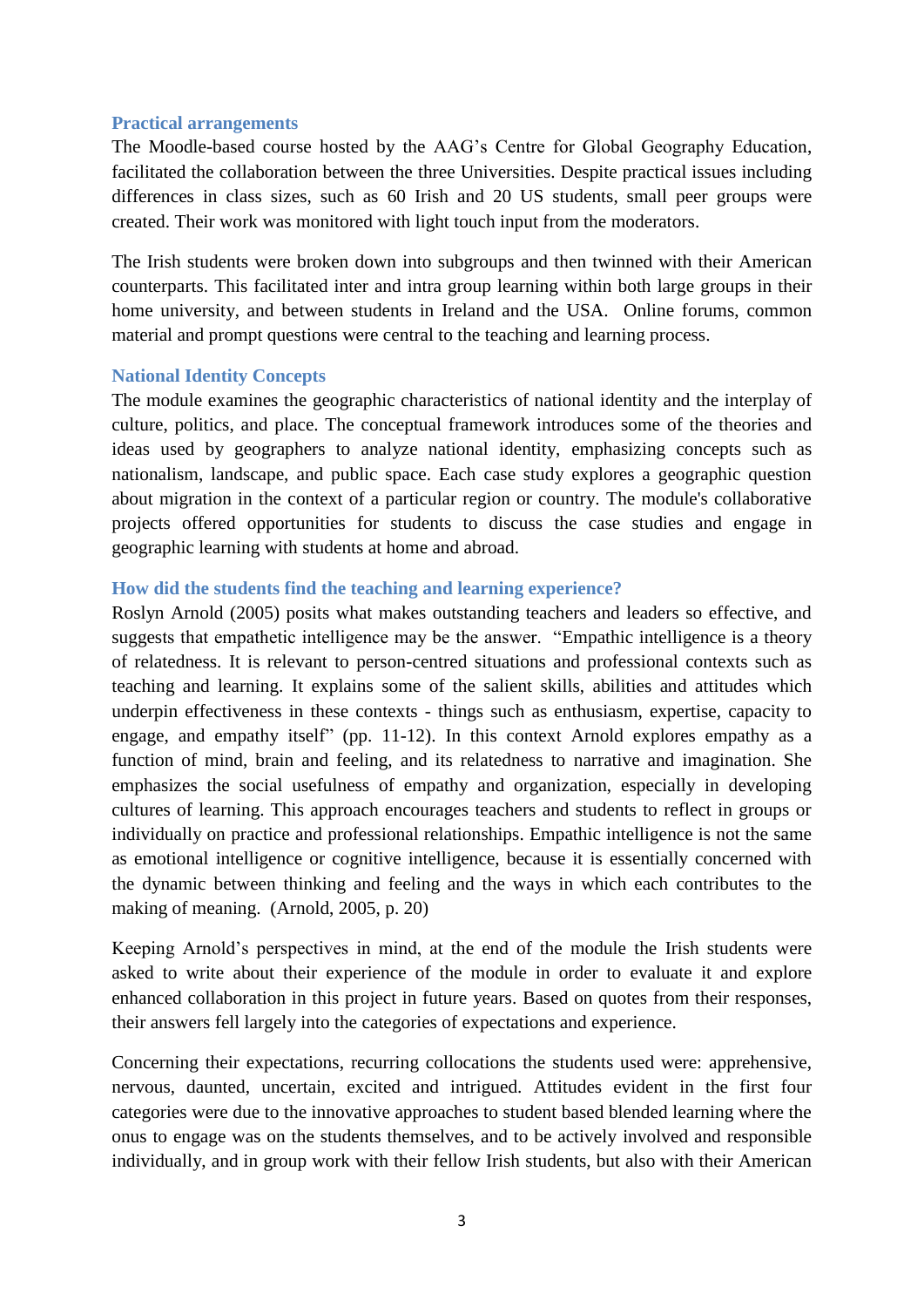counterparts whom they did not personally know. Most of the students were familiar with the digital media used in the module, including uploading documents, photos and so forth, but in other contexts often of a non-formal educational environment. Nonetheless, many found the prospect of meeting and working with other students virtually in another country exciting and intriguing.

Concerning their learning experience, the results were most satisfying. Unusually, the students were 100% positive about the experience, and repeatedly indicated the 'enjoyable' nature of the work. This was enhanced by the fact that they learned a lot and gained insights:

…about own sense of national identity

…about transcending stereotypes

…about local landscapes

…about different modes of learning

The level of overall student positivity – is reflected here in their own words: 'Rewarding and insightful experience'

'A wonderful opportunity'

'Overall … happy to have engaged with this activity despite my initial fears'

'Very meaningful and worthwhile experience'

'Very stimulating and enjoyable'

'Overall … very new and exciting project to be part of ...'

'An experience I will never forget'

'I was surprised that I enjoyed the process so much, as at the beginning I hated the thought of undergoing this project'

Concerning the nature of the activity, the students stated:

'Completely different to anything I had ever done before'

'A positive diverse experience'

'Something completely different to conventional assignments'

'Its educational value was extensive'

'I felt that the case studies did a lot to help me with preparing for this task and it was good that they were an interesting read.

'I was surprised at the high level of engagement in the collaboration and the interest my own posts generated'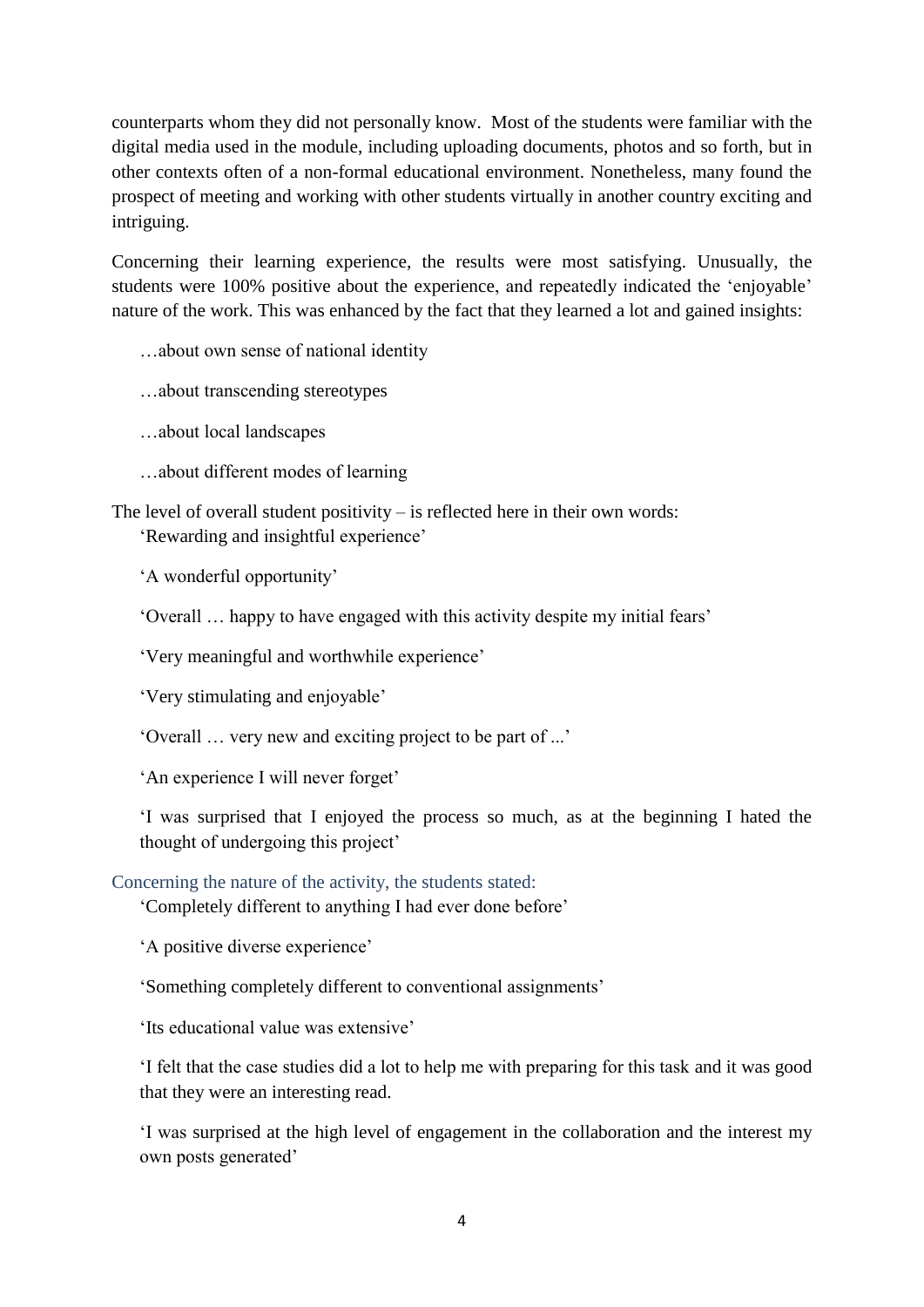### **Specific Module Structure Components**

The specific module structure components included the icebreaker virtual tour, online readings, and forums.

With reference to the icebreaker - Virtual Tour activity at the beginning of the module, significantly the students commented:

'The opening activity of composing a virtual tour of our locality was a lovely way for all members of the forum groups to get to know each other's locality and to see what aspects of their locality are most important to them'

'The virtual tour was very insightful; they showed us their landscapes, cultures and norms. It helped us relate to these students and knowing why things are important to them was essential in our cyber relationships…

Concerning the online readings, here student responses were more reserved, with several stating that the material was good but that it could be enhanced by podcasts and live news material. Of course the challenge here for teaching and learning, and time management, especially in the virtual environment, is for the module proprietors and group moderators to add material with an almost 'live' approach which the digital native student generation have come to expect.

Student attitudes to the forums and online environment were very positive as reflected in their own words:

'I loved the way we could express our opinions in a non-judgemental environment'

'The thing that surprised me most is how involved I got. In the evening time I loved reading the various posts'

'I really enjoyed working with our correspondents in Colorado which was something I was nervous about beforehand. I thought that there wouldn't be a lot of engagement because we didn't know each other and I didn't think we would have much to say to each other. I was delighted to be proven wrong and found that as we got into it, we had a lot to talk about and their identities mean just as much to them as ours did to us'

'I have never taken part in an online task like this before…. I was doubtful about how talking to students half way across the world would help with our understanding of geography, however having completed the task I fully understand why it was so worthwhile'

'the experience was very personal, and I liked how it was an informal way of learning about the topic'

'… it encouraged us to interact with one another'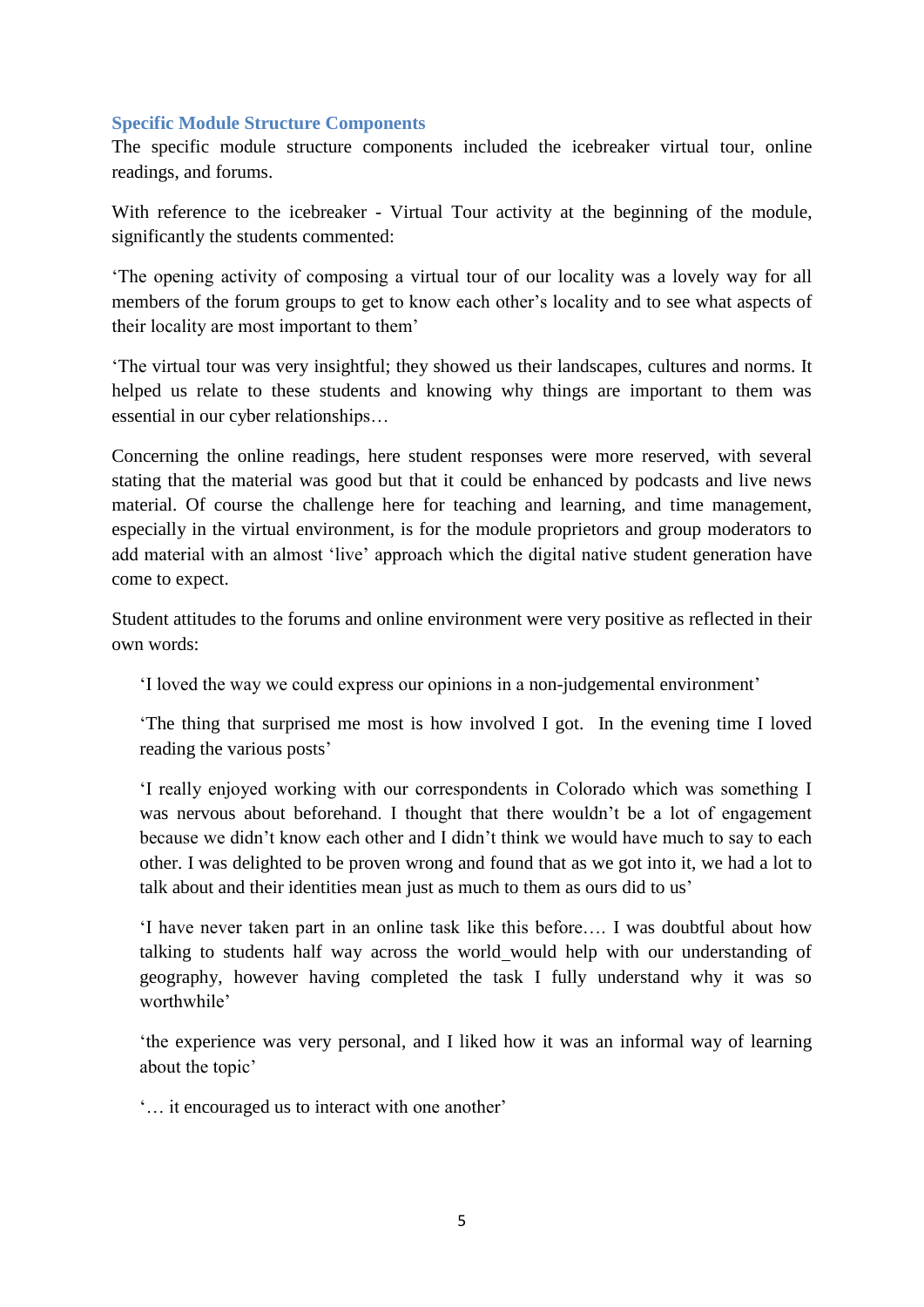'I really enjoyed the experience of participating in forums by asking and answering questions from others and … the fact that they seemed to be interested in our contributions'

'I was surprised by how well it worked, as everybody got really involved, participated well, and communicated with the international students and each other. The forum allowed for an informal means of learning from peers in an enjoyable, pressure free zone'

'… one thing that definitely surprised me in this experience was how different the American students were to us. They had no qualms or reservations about starting the forums, whereas I was more reserved in the beginning… (but later) I began to enjoy posting my points and discussing different topics'

'The informal style of this assignment made it easier to talk to them, and it became more like talking with old friends than a group of people who had to talk to each other for marks for a course'

'There was a relaxed atmosphere which allowed me to be honest and open in the forum'

'Once people became active I was taken aback by the engagement levels of both groups of students'

'We were open to share all of our beliefs and opinions. The structure of the forum was excellent… that people doing different courses were very open to interaction with us, and people were very enthusiastic about the whole experience… There was a very open atmosphere where everyone appreciated learning from people's different experiences and viewpoints.

(Forums) 'allowed for better learning as it gave us an alternative way of learning, away from lectures and normal group work as it was not as formal and it was more enjoyable. It was a unique experience, to be communicating with students on the other side of the world…'

'I really liked that every post in this project was like a conversation with the whole group. It made the entire experience more comfortable and appealing. It felt like we were learning without knowing it'

# **Learning about National Identity**

The conceptual issues and recommended readings related to the study of national identity, including full bibliographical references were provided online (see Solem, M., Klein, P., Muñiz-Solari, O., and Ray, W., eds., [http://globalgeography.aag.org\)](http://globalgeography.aag.org/). Student attitudes are reflected in the following statements.

'I really enjoyed looking at Ireland in different ways'

'Before taking part in this project, I hadn't thought much about how I feel about my national identity. Now I can talk more clearly about it'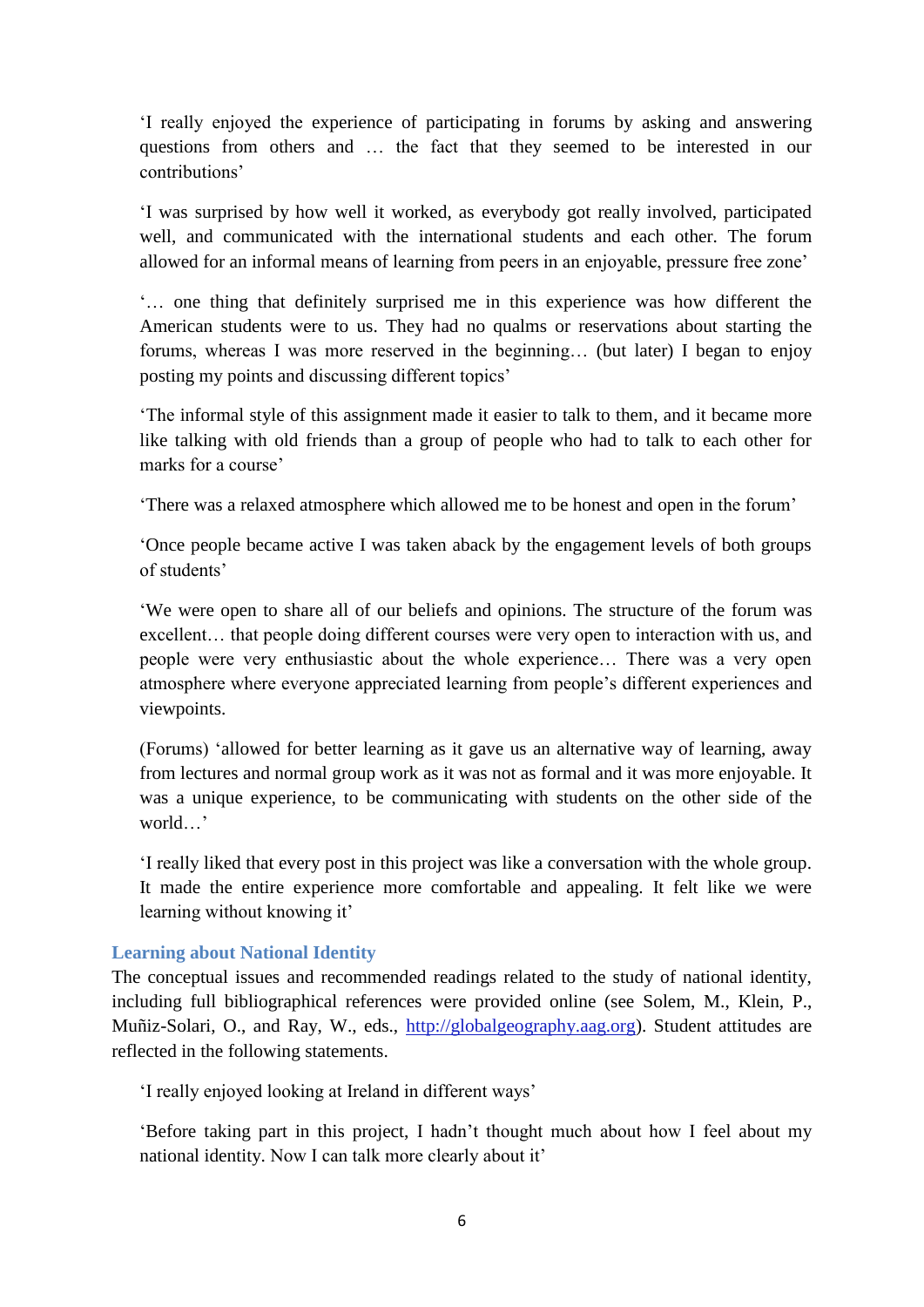'I learned a great deal about my own identity and other countries'

'... an opportunity to see the American's perspective on the Irish nation state and to discuss relevant topics such as migration and national identity'

'... helped me to greatly enhance my understanding and appreciation of national identities in the wider world'

'When I looked at the posts that the international students made, I realised how although they live on the other side of the world, they are similar to us'

'To be honest, I was surprised at how much I enjoyed the whole experience and how interesting it became to read about the views that international students hold on the same issues that we were looking at'

'What most appealed to me was that we were working in collaboration with students like ourselves from different backgrounds and different places, far away from our homes in Ireland. Listening to other people's opinions and stances on things are important, but being able to get the viewpoints of people who aren't even from the same country, let alone college, had me engaged and interested from the beginning'

# **Challenging Stereotypes**

A basic challenge in teaching and learning is to encourage students to reflect on their commonly held notions and images of places, people and groups in order to avoid oversimplification of some observed or more negatively imagined traits of behaviour or appearance which reinforces negative stereotyping that blocks openness to the acquisition of knowledge and empathy. Recognizing one's own stereotyping parameters is a major step in the process of making the unconscious conscious.

Education should empower students to be aware of the beliefs they hold and why they hold them, making it possible for them to decide the relationship they wish to have with their own stereotypes. The issue here is one of choice - whether the individual actually believes in the stereotype, if they wish to modify it, questioning why they hold it, and becoming cognoscente of what makes them believe it; what are the facts or evidence to support such beliefs, and if no logical answer is found then deciding whether to keep the same stereotyping filtering parameters or not, and what the individual can gain or lose by changing these parameters. The essential point here is the individual's necessary higher order questioning and reflection, and responsibility in any societal system as explored in the works of educational philosophers such as Hannah Arendt (Villa, 2000).

In the process of learning by doing and challenging stereotypes, the students had the following comments:

'The project went a long way to dispel my stereotypes'

'It enabled students in Ireland and America to talk to one another and discover each other's culture and identity'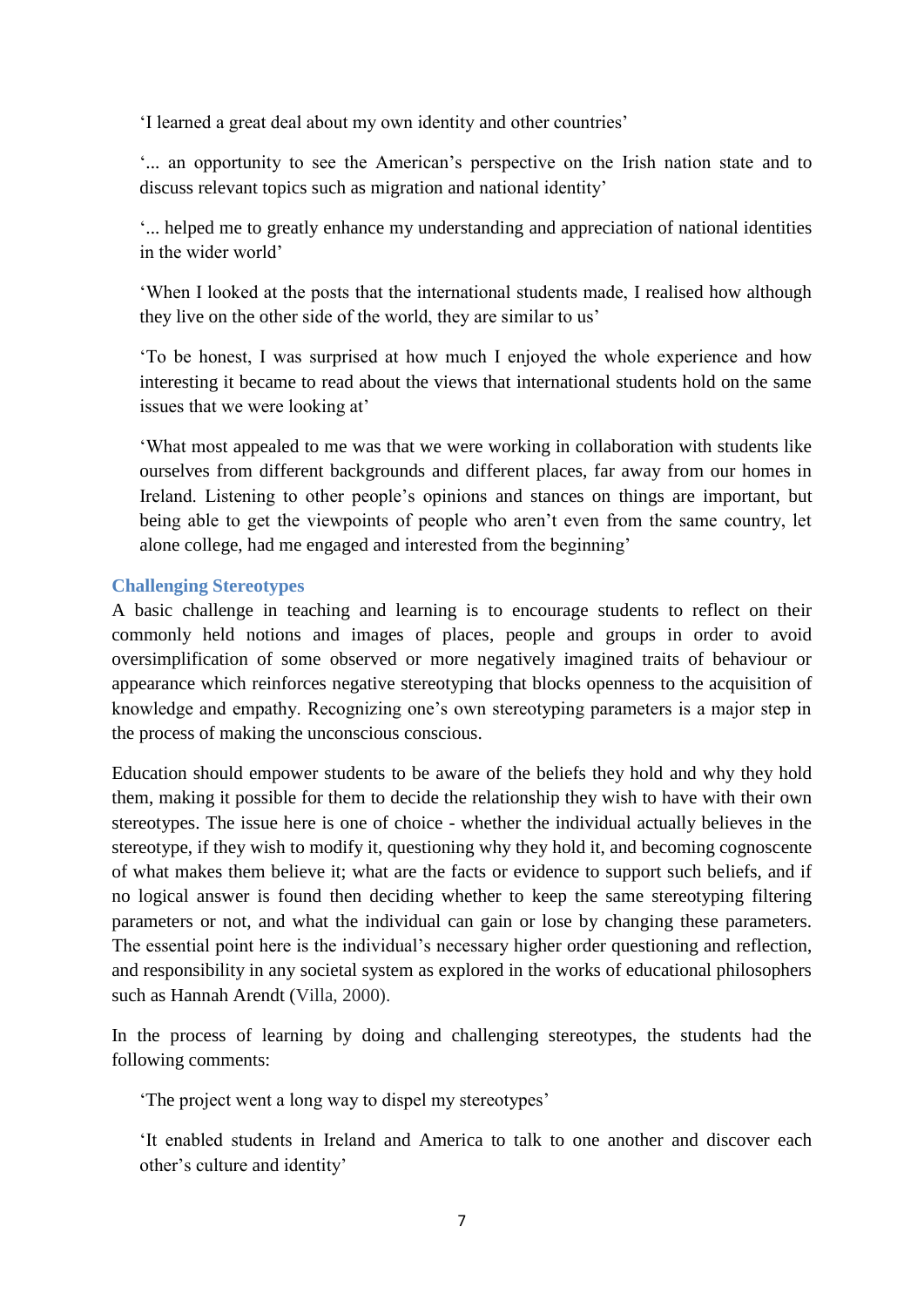'intriguing to see what people from Greece and America thought defined their national identity, and how it compared to the stereotype I had of people from these countries'

'What surprised me … was how narrow-minded I was when it came to other countries (before this project)'

'I now know ... understand that national identity is more complex than I had previously assumed, with both good and bad aspects'

'It showed me that issues, such as racism and judgement when it comes to migration matters, are the same throughout the world, regardless of the country'

'... helped me to address some of my misconceptions about America and gain a deeper understanding into everyday life …'

'I felt this project opened my eyes, to realise how much my life is affected by globalisation'

'... helped me to gain a deeper appreciation for other cultures that I never had before, until I realised how interconnected we were …'

'I feel it broadened the horizons of all nationalities involved in the project and gave us the opportunity to understand how people feel about their respective countries…

### **Empathy: Learning about ourselves via others**

In their learning process the students commented:

'Being able to see other people's opinion on national identity, rather than just my own, really enforced the idea of the topic for me. It was also great to be able to interact with people and ask them why they composed their answer and what influenced them to do it.

'The most surprising part… was how much it taught me about Ireland'

'It made me really think about what our national identity is in Ireland'

'The most important aspect… was where I had to educate myself on what I personally identified with in Ireland. The understanding … was really beneficial to me, as I had never actually thought about these prior to this project. This is important, because in order to understand the identities of other nation states, we must first understand our own..."

'It made me look at my national identity from a new analytical viewpoint. It was the first time I ever challenged my national identity and took it apart to see what it was comprised of and why'

'I gained a lot from this experience… I never before thought of what made me Irish and having to articulate that to people from another country was both challenging and rewarding …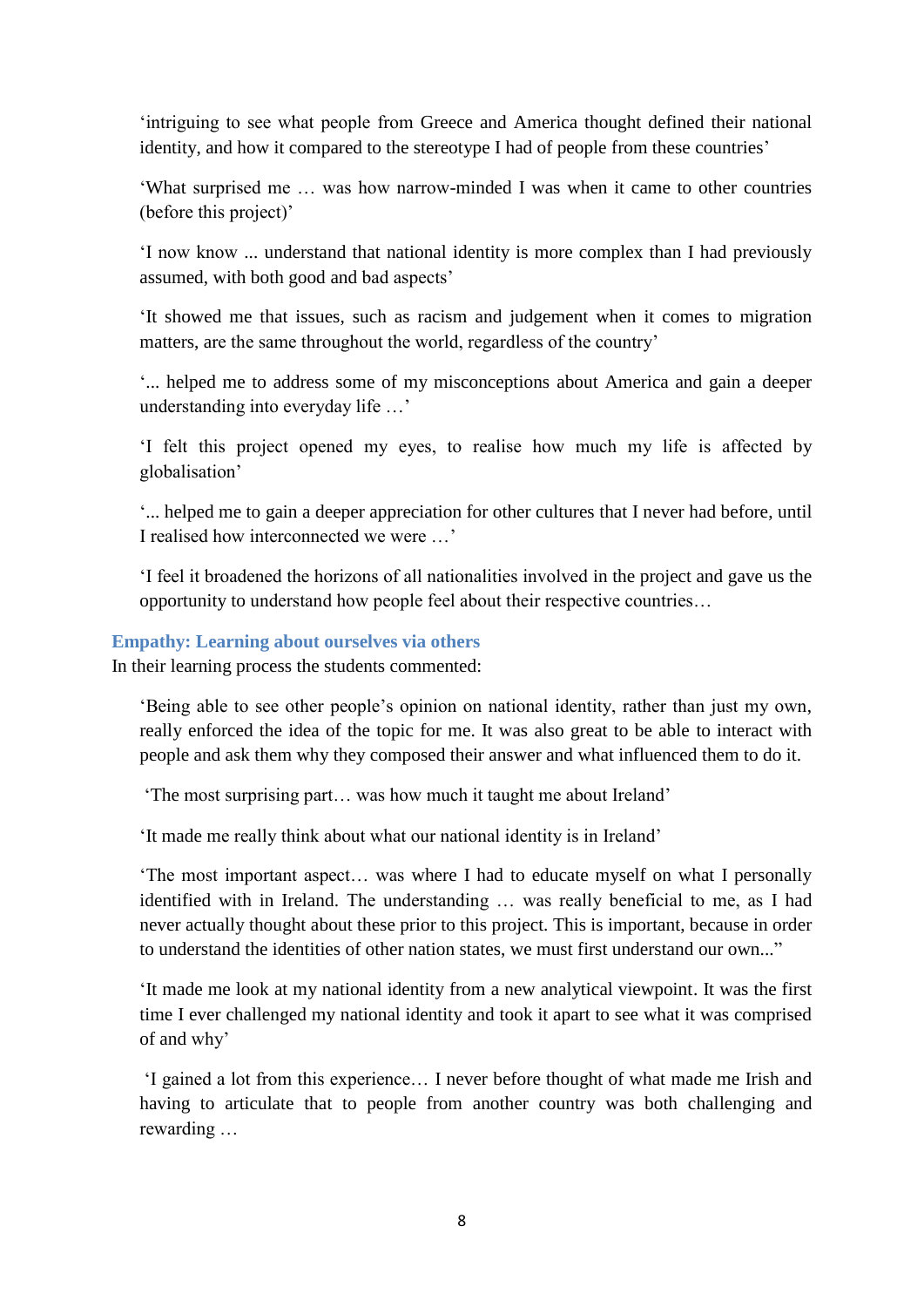'I don't think this project would have worked as well as it did had it not been an international collaborative project. This is due to the fact that it was discussing the features of our national identities with people from other identities which enabled us to learn during the process. It also helped widen my perspective…

'The main thing that I will take from this experience is not that I learned an awful lot about the life of the students living in Colorado, but rather that this project made me realise and look at my own environment in a closer way, a way that I had not previously seen it'

#### **Personal Development / Insight**

Core to teaching and learning is personal development and the enhancement of insights. According to the student responses:

'Before my participation in this programme I had a narrow-minded approach to Ireland only looking at the faults and not seeing the benefits of being Irish. Now I have a greater understanding of my national identity and I'm now truly able to answer the question: what does it mean to be Irish?

'As a BEd (Batchelor of Education) student, I now have the understanding of how important it is to gain knowledge of how others view their state and environments, not only for myself but also for my future pupils'

'From taking part in this experience, I feel that I will have a more open attitude towards new people that I meet and I will take more of an interest in their culture and their upbringing'

'Since this course started I have opened my eyes and every journey I take makes me look at things on numerous levels, from a personal, historical, political and geographical point of view'

'Recently I visited Kilmainham Gaol (associated with the national liberation struggle in Ireland) for the first time, something I would never be interested in before this course started'

'I hope that I can take what I learned from it and apply it to my own life and my studies of geography in the future'

#### **Conclusions and recommendations for the future**

The main recommendations made by the students were that there should be more equal numbers of nationals in each work group – 'with too many Irish participants in comparison to the American students' leading to some imbalances in the communications; that the Greek partner students should be better integrated from the start date of the module, rather than joining at the mid to later stage as happened due to timetabling issues between the three universities; and that more 'live' common materials be integrated such as that on emigrants.

The major recommendations made by the module moderator in Ireland were that on the technical side there could be a separation of the course site and the Moodle platform, as the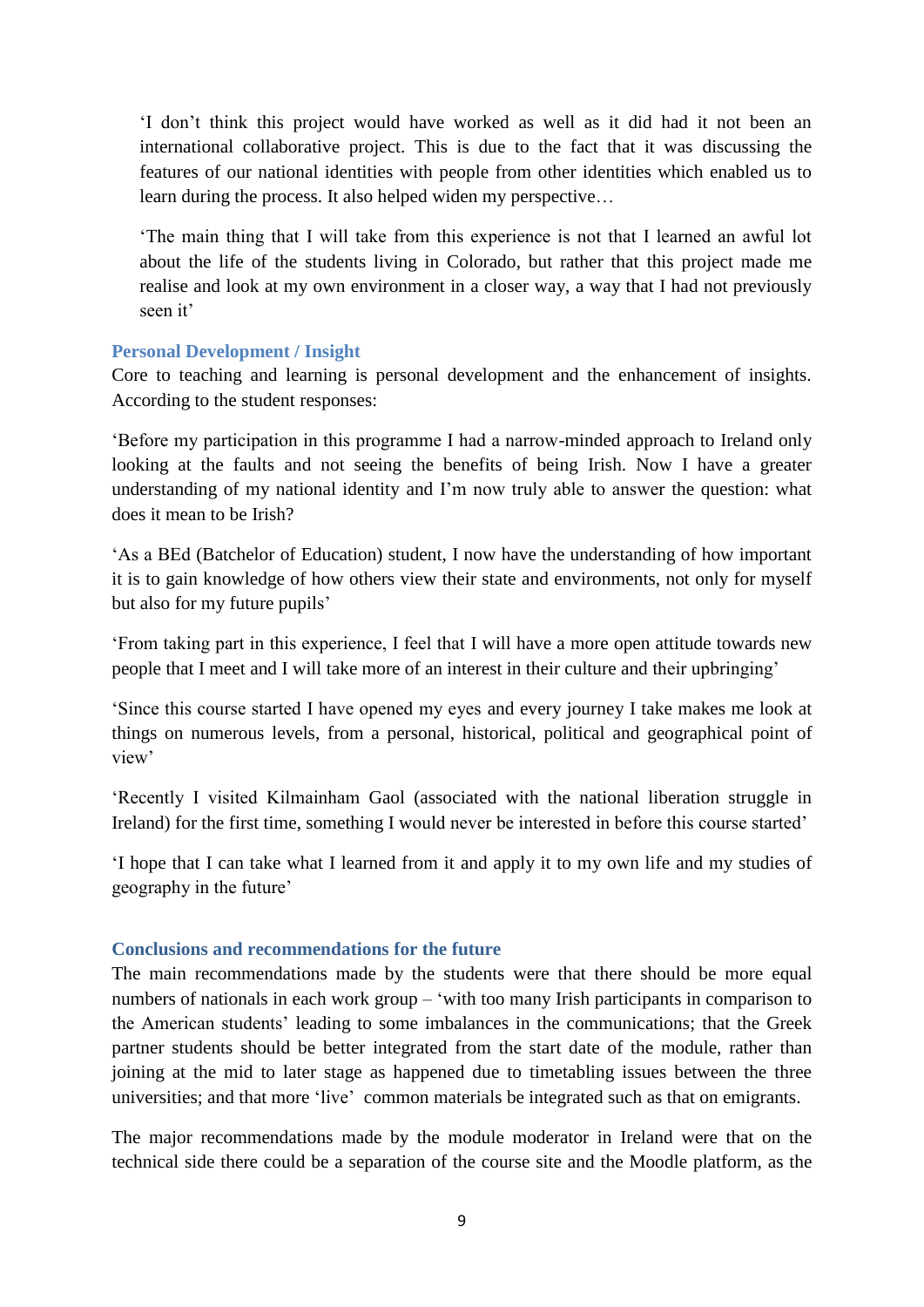Irish students were more at ease with Moodle; and greater access given by the Moodle Administrator would facilitate the module moderator. The moderator suggested that more 'time-relevant' data for students would enhance the teaching and learning experience, for instance, greater use of news items and newspaper articles with similar and contrasting stories in the different places and countries.

The module moderator commented on the excellent peer experiences: between the Irish students (inter and intra group(s), and between them and their American cohorts, and also the opening up between them and the Greek students despite the limited time spent communicating with the latter group.

Both students and the moderator commented very positively on the icebreaker exercises and the value of them for everyone, as one commented: 'My own story, so to speak' – encompassing both rural and urban narratives, with more urban narratives and perceptions being projected by the American students.

The central theme of identities and stereotyping were explored with much success in a very open manner going beyond the stimulus material offered on the CGGE website. For instance, progressing from the cultural and identity transitivities within and between them, this facilitated empathetic intelligence especially in relation to migration, emigration and economic recession issues in Colorado and USA, in Dublin and Ireland and also in Greece. Here students' perceptions of places and scaling of spaces became evident; for instance, the spatial perceptions of the Irish students reflected small scales emphasizing local areas, while their perceptions of Colorado and the USA were composed of huge amorphous areas, leading to overgeneralisations about people. Similarly, the Irish students' illustrations of lifestyles were significant reflecting the local more so than the national or international. Linked to this was a salient difference in the Irish students' feelings and concepts of their cultural and identity embededness in Ireland, in contrast to their attitudes to some American students who had defined themselves as being Irish American, and other students in the American group in general.

Positive progress in teaching and learning on all levels was made and most surprisingly all of the Irish students commented favourably on this which was most surprising in any form of module evaluation. Hence this raises the question why this was so. Despite the very slow beginning and reticence in the international dialogues on the online forum, especially on the part of the Irish students, and the later arrival of the Greek students, a threshold was reached and then the meaningful communications 'really took off' as the students commented. Hence national cultural difference came into play here where some cultural groups or individuals may be slower in taking the initiative in introducing themselves and initiating dialogue possibly perceiving this as not being an acceptable cultural norm. Here the Irish students greatly benefitted from the intercultural dialogue socializing processes.

The project was facilitated not only by the group and peer work, but student learning was especially successful due to the non-hierarchical learning processes generated in the open flows of communications. This is also reflected in the confidence building which occurred